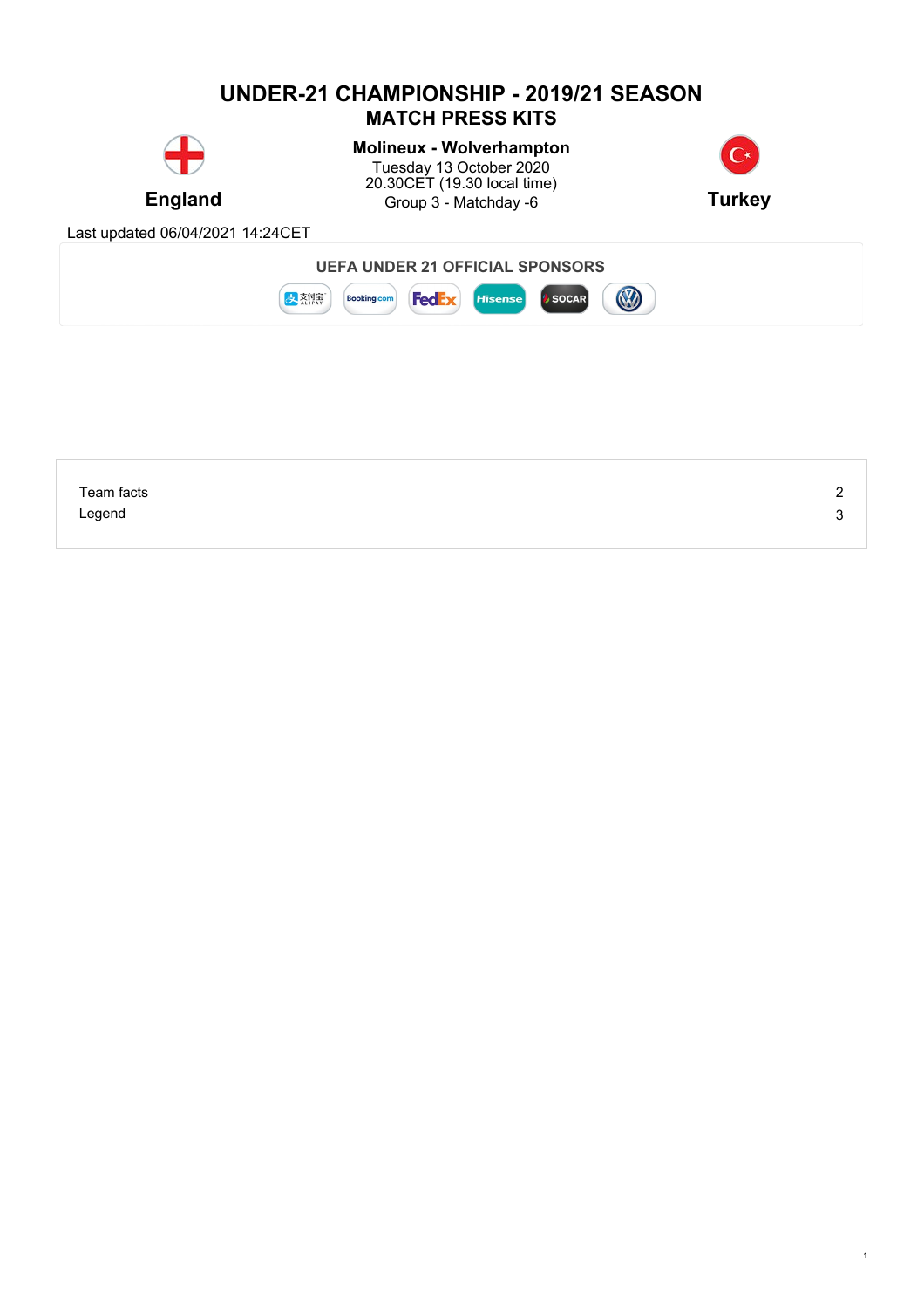# **Team facts**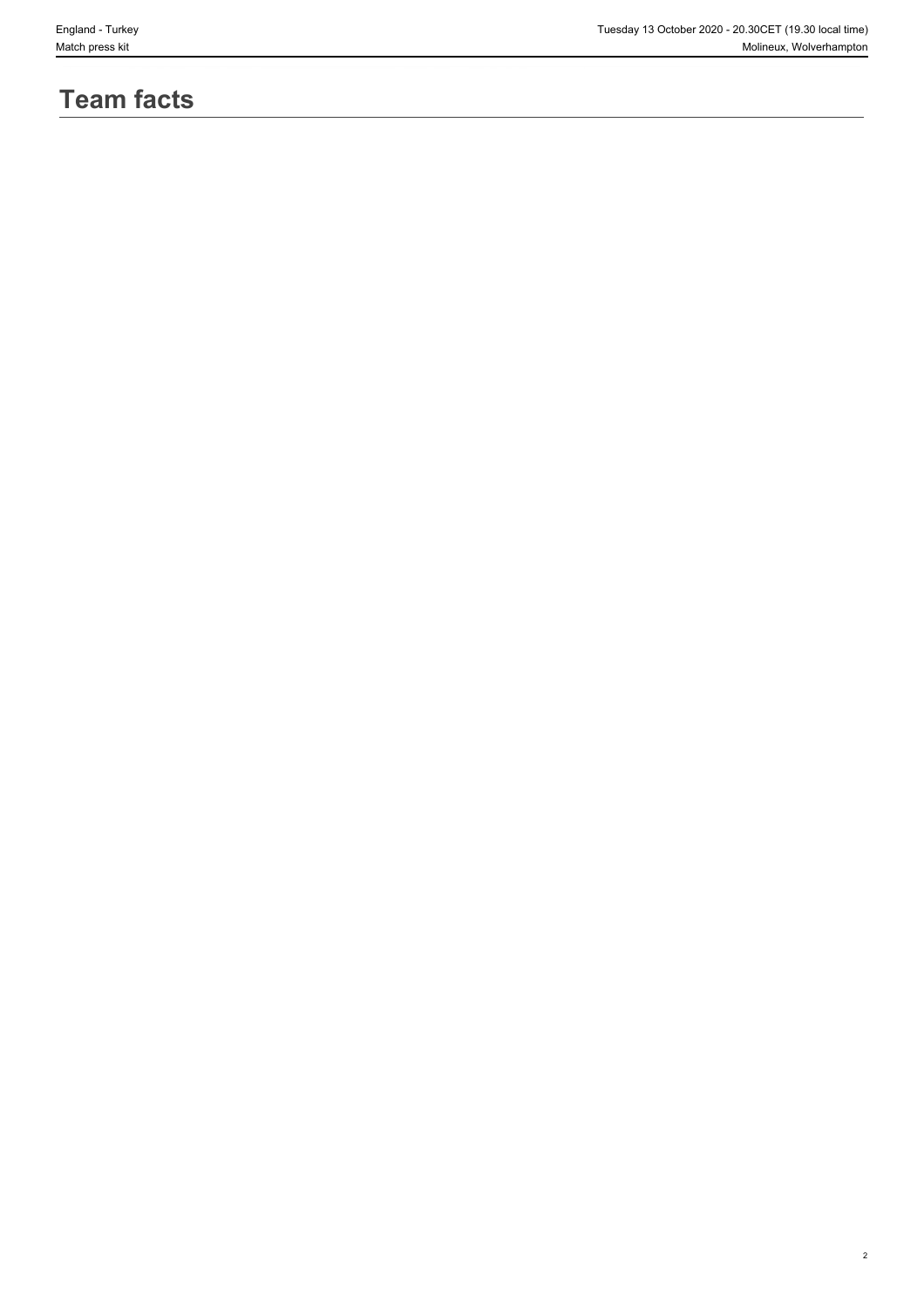## **Legend**

#### **:: Squad list**

**No:** number **DoB:** date of birth **Qual:** qualifying **FT:** final tournament **Pld:** played **Gls:** goals **Overall U21:** all-time qualifying and final tournament data

#### **:: Match officials**

**Nat:** nationality **DoB:** date of birth

**Under-21:** Total matches officiated in the UEFA European U21 Championship including all qualifying round matches. Matches as the fourth official are not included in these statistics. These are the official statistics considered valid for communicating official records in the competition.

**UEFA:** Total matches officiated in all UEFA competitions including all qualifying round matches. Matches where the official has acted as the fourth official are not included in these statistics. These are the official statistics considered valid for communicating official records in the competition.

#### **:: Group statistics/Tournament schedule**

**Pos:** position **Pld:** played **W:** won **D:** drawn **L:** lost **GF:** goals for **GA:** goals against **Pts:** points

#### **:: NOTE: All-time statistics**

Goals totals include the outcome of disciplinary decisions (eg. match forfeits when a 3-0 result is determined). Goals totals do not include goals scored from the penalty mark during a penalty shoot-out.

### **Competitions**

**UCL**: UEFA Champions League **ECCC**: European Champion Clubs' Cup **UEL**: UEFA Europa League **UCUP**: UEFA Cup **UCWC**: UEFA Cup Winners' Cup **SCUP**: UEFA Super Cup **UIC**: UEFA Intertoto Cup **ICF**: Inter-Cities Fairs Cup

#### **Club competitions National team competitions**

| <b>EURO:</b> UEFA European Football Championship |  |
|--------------------------------------------------|--|
| <b>WC: FIFA World Cup</b>                        |  |
| <b>CONFCUP: FIFA Confederations Cup</b>          |  |
| <b>FRIE:</b> Friendly internationals             |  |
| <b>U21FRIE:</b> Under-21 friendly internationals |  |
| U21: UEFA European Under-21 Championship         |  |
| U17: UEFA Under-17 Championship                  |  |
| U16: UEFA European Under-16 Championship         |  |
| U19: UEFA Under-19 Championship                  |  |
| U18: UEFA European Under-18 Championship         |  |
| <b>WWC: FIFA Women's World Cup</b>               |  |
| <b>WEURO: UEFA European Women's Championship</b> |  |
| <b>Other abbreviations</b>                       |  |

## **Competition stages**

| F: Final                           | <b>GS:</b> Group stage             | (aet): After extra time                            | pens: Penalties               |
|------------------------------------|------------------------------------|----------------------------------------------------|-------------------------------|
| <b>GS1: First group stage</b>      | <b>GS2:</b> Second group stage     | <b>No.: Number</b>                                 | og: Own goal                  |
| <b>3QR:</b> Third qualifying round | <b>R1:</b> First round             | ag: Match decided on away                          | P: Penalty                    |
| R2: Second round                   | <b>R3:</b> Third round             | qoals                                              | agg: Aggregate                |
| <b>R4: Fourth round</b>            | PR: Preliminary round              | <b>PId:</b> Matches played                         | AP: Appearances               |
| <b>SF: Semi-finals</b>             | <b>QF:</b> Quarter-finals          | Pos.: Position                                     | <b>Comp.: Competition</b>     |
| R <sub>16</sub> : round of 16      | <b>QR:</b> Qualifying round        | <b>Pts: Points</b>                                 | <b>D</b> : Drawn              |
| R32: Round of 32                   | <b>1QR:</b> First qualifying round | R: Sent off (straight red card) DoB: Date of birth |                               |
| <b>1st:</b> first leg              | <b>2QR:</b> Second qualifying      | <b>Res.: Result</b>                                | <b>ET:</b> Extra Time         |
|                                    | round                              | sg: Match decided by silver                        | <b>GA: Goals against</b>      |
| 2nd: second leg                    | <b>FT:</b> Final tournament        | goal                                               | t: Match decided by toss of a |
| PO: Play-off                       | <b>ELITE:</b> Elite round          |                                                    | coin                          |
| <b>Rep: Replay</b>                 | 3rdPO: Third-place play-off        | <b>GF:</b> Goals for                               | W: Won                        |
| PO - FT: Play-off for Final        | <b>GS-FT:</b> Group stage – final  | gg: Match decided by golden Y: Booked              |                               |
| Tournament                         | tournament                         | qoal                                               | $L:$ Lost                     |
|                                    |                                    | Y/R: Sent off (two yellow                          | <b>Nat.: Nationality</b>      |
|                                    |                                    | cards)                                             | N/A: Not applicable           |

**f**: Match forfeited